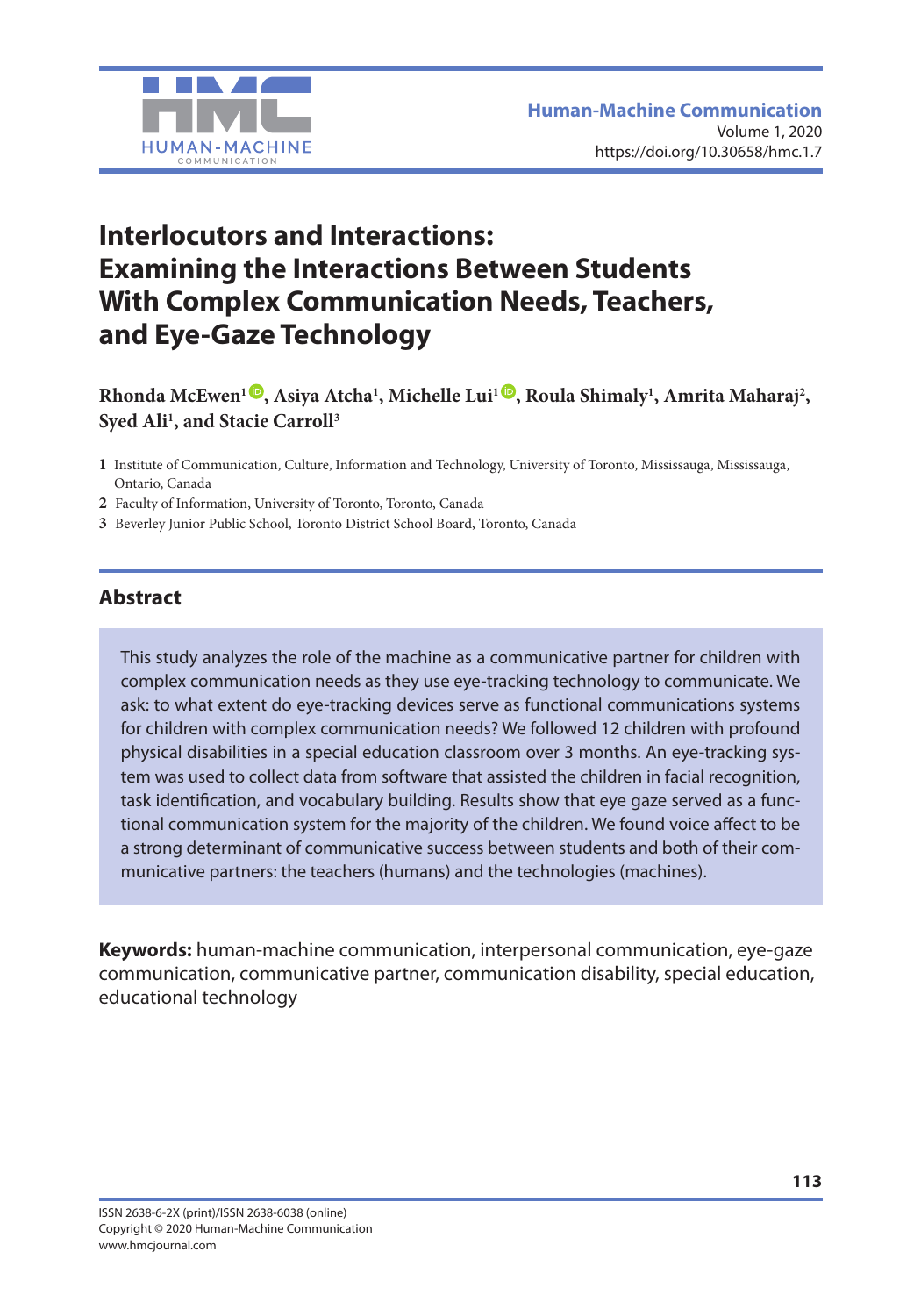#### **Introduction**

Advances in digital technologies provide opportunities for users to directly interact with software and devices, supporting human cognitive processes related to communication. This is potentially beneficial for users with cognitive deficits and/or physical disabilities. The case for human-machine communication is strong for people for whom the machine is not only a tool, but is an integral part of their expression and access to information. As examples, screen-readers have facilitated internet access for blind and vision-impaired users (Chandrashekar & Hockema, [2009](#page-16-0)); iPod touch and tablet devices have provided a means of expression for nonverbal children with autism (McEwen, [2014](#page-17-0); Hourcade et al., [2012](#page-17-0)); location-based applications can support life-skills curriculum (e.g., attention, motivation) for students with developmental disabilities (Demmans Epp et al., [2015](#page-16-0)), and e-gaze glasses can support communicative interactions between blind and sighted people (Qui et al., [2016](#page-17-0); Qui et al., [2018](#page-17-0)).

Yet even as technology designers continue to learn and find optimal approaches to meet the needs of a wide range of users, those with more complex disabilities remain hard to support as so much remains unknown about how learning occurs. Prior to the 1950s, people with communication deficits, particularly those classified as nonverbal, were not accommodated in formal education systems and were considered to be brain damaged and of lower intellect (Botting, [2004](#page-15-0)) best served by institutionalization. Pedagogical techniques were, and to some extent still are, based on oral and written skill delivery and demonstration. Without functional language, education was difficult and often abandoned for this population. For neuro-typical children, speech development occurs between the ages of 18 months to 3 years, and while it is a complex social process, speech development is part of the anticipated developmental stage of early childhood, with significant delays signaling potential physiological and/or neurological concerns (Sladen, [1974](#page-18-0)). Depending on the individual's capabilities, when speech is delayed, underdeveloped, or absent, other communication systems are called upon as substitutes, such as sign language or picture exchange communication. However, when physical disabilities are also factors, such as an inability to use the hands or control facial expressions, the ability to communicate is considerably more difficult. It is only within the past 80 years that cognitive science research on nonverbal communication provided indications that there are other mechanisms available for expressive and receptive communication for those with complex communication needs.

Eye-tracking devices with voice output have recently emerged as potentially useful assistive communication technologies for those who are nonverbal and unable to use their hands for command input. Despite a need for more research on alternate and technologycentered communication systems, there are few studies (Gilroy et al., [2017](#page-16-0)) about elementary school-aged children who have complex communication needs. This is due to several factors: the smaller number of research participants within public elementary school settings; more onerous human ethics protocols for researching this population; and the challenging nature of designing research of nonverbal and communicatively challenged children, where traditional research methodologies like interviews and observation are not easily implementable. Therefore, it requires an approach to data collection that involves a careful development of measures in environments familiar to the students.

When at school, children with complex communication needs have additional adult support in their classrooms in the form of teachers and educational assistants. These adults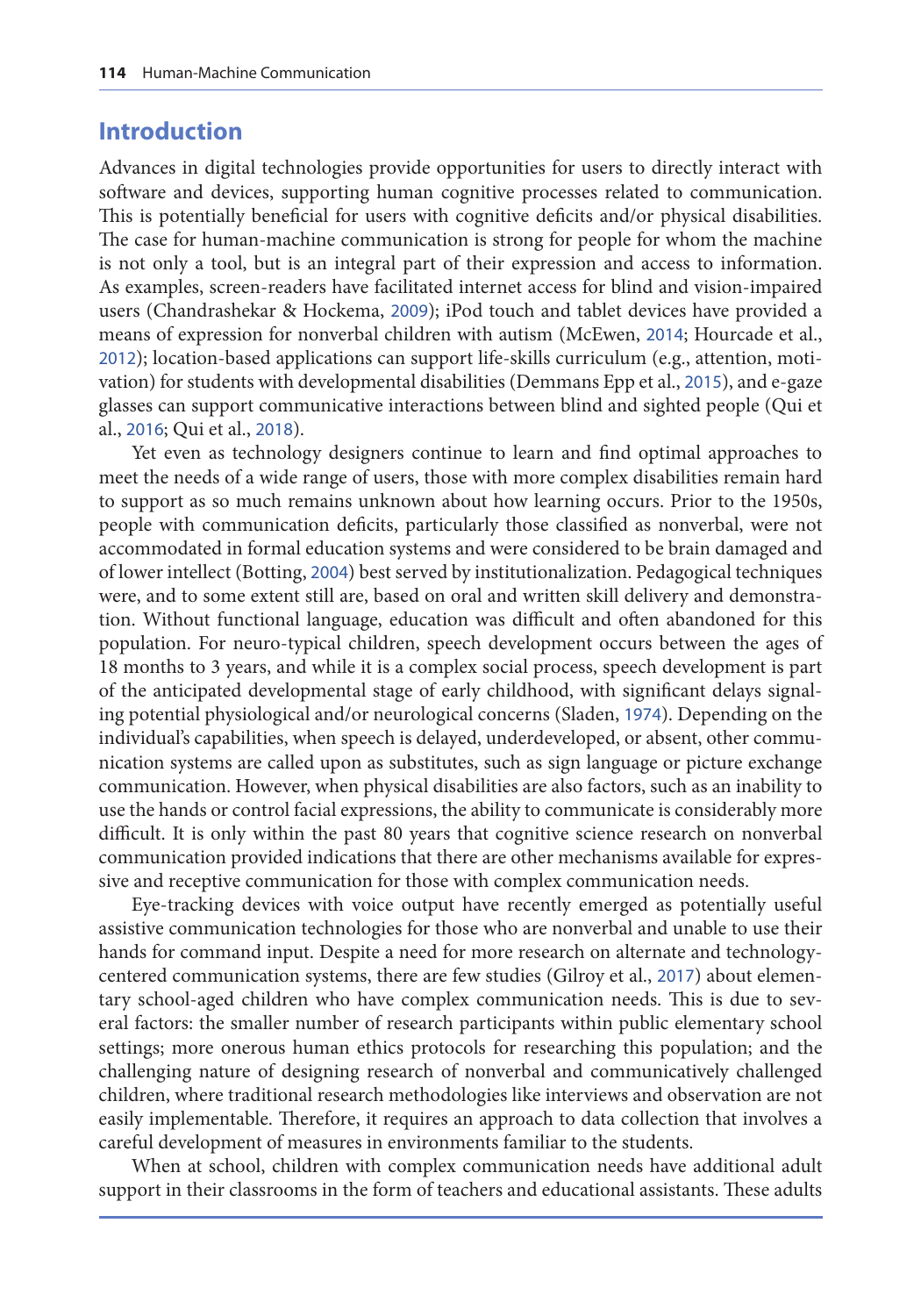work closely with their students and become important communicative partners, especially in the situation where the adult to child classroom ratios are small. When communication technologies are present in this type of scenario, the classroom environment includes technical and non-technical elements that, in combination, present a fertile ground for research on communication. Literature on disabilities note that restrictions in participation in the venues available to others is the everyday experience of persons with disabilities and that communication media can play a part in reducing the barriers to participation (Ellis & Goggin, [2015](#page-16-0)). Studies in school settings show that educational technologies are being incorporated into the classroom with the goal to improve learning outcomes, particularly for learners with needs requiring alternate approaches (Demmans Epp et al., [2015](#page-16-0); Edyburn, [2013](#page-16-0); Goggin & Newell, [2005](#page-16-0); McEwen, [2014](#page-17-0)). However, while a focus on educational technology can support better technology design and curriculum integration, studying the role that the technology itself plays in interaction is an understudied aspect and relevant to studies of human-machine communication. The latter is the focus of this paper, and the school setting does not suggest a focus on education, but is strategic as it provides access to an understudied population that aggregates in few other spaces.

#### **Theoretical Framework**

To frame this as a communication interaction study, we turn from the educational technology literature to draw from theories in Science and Technology Studies (STS) and Human-Machine Communication. Twentieth-century, Western-scientific traditions adopted a non-technical versus technical dichotomy as a foundational premise in academia (Grint & Woolgar, [1997](#page-16-0); Suchman, [2008](#page-18-0)), and in so doing drew a boundary between the technical and the social-psychological. On one side of this binary are technological artifacts and, on the other, social entities—in other words machines versus humans. The epistemologies that supported this construct included technological determinism on one side and humanist perspectives on the other. Each theoretical approach struggles to reposition either technology or people in the center of the analysis. Personal digital media that are deeply embedded in daily communication have called this conceptual separation into question. In the works of Vygotsky ([1978](#page-18-0)) and later Latour and Woolgar ([1979](#page-17-0)), STS scholars consider meaning-making as occurring within a particular social context. For scholars of this tradition the social context, which includes all of the elements in the communicative environment, is the focus from which technological and human interactions may be understood. The familiarity from everyday use of digital devices obscures their role in communication to human participants and observers. A key aspect of the theoretical framing of this study is the notion that when we use a digital technology for communication, we are also engaged in communication with the device itself.

Extending Niklas Luhmann's ([1992](#page-17-0)) definition of communication that considers the bidirectional understanding that must occur for successful communication, we consider the elements of human-machine communication that occur when we engage in mediated communication. These elements include the affordances of the technologies, and the abilities of the users (Dubé & McEwen, [2016](#page-16-0)). Along with scholars who similarly posit that sociotechnical interactions are co-constituted, Wanda Orlikowski ([2007](#page-17-0)) believes that neither humans nor technologies should be privileged in research analyses. Following from works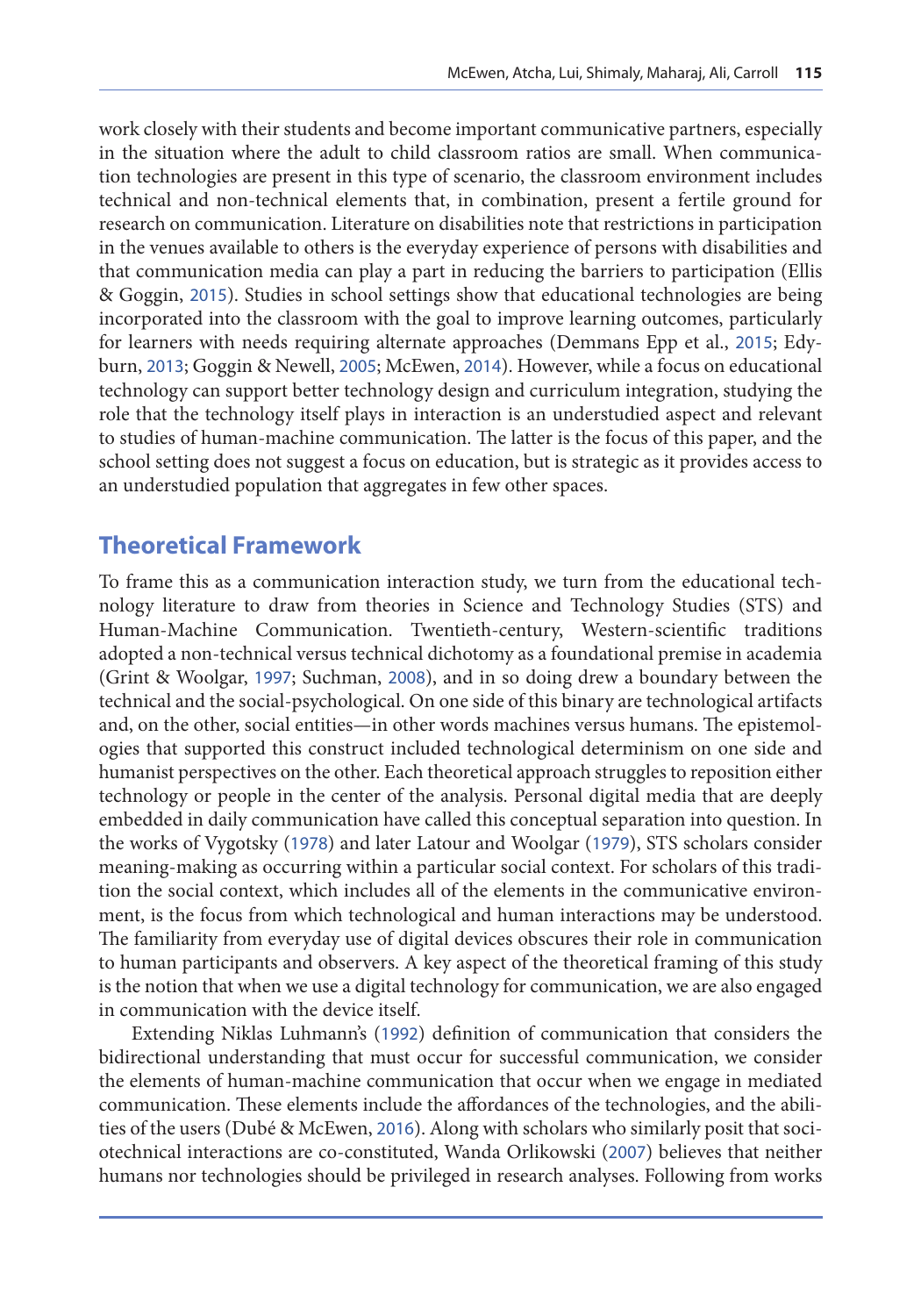of Suchman ([2008](#page-18-0)) and Barad ([2007](#page-15-0)), Orlikowski ([2007](#page-17-0)) claims that in constitutional entanglement, ". . . the social and the material are considered to be inextricably related—there is no social that is not also material, and no material that is not also social" (p. 1437). Likewise, for human-machine communication scholars the distinction of humans and technologies is purely an abstraction since these entities relationally enact each other in everyday practice (Guzman, [2018](#page-16-0)). Drawing from this co-constitutive and human-machine communication theoretical frame, we designed our study of the interpersonal communication between teachers and students to also take into account the eye-tracking technology itself. The technology is not considered as simply a mediating device, but an active participant in the communication taking place.

## **Background**

For the purposes of our study, we define the three communication units involved as illustrated below: (1) Individuals with complex communication disabilities, (2) the human communicative partner, including teachers, educational assistants, and therapists, and (3) the machine or assistive technology that enables the communication and supports the interactions for individuals with complex communication disabilities.



**FIGURE 1 Communication Units**

## **I. Student: Users With Complex Communication Disabilities**

The first unit of analysis is the user and, in this case, students with complex communication disabilities. Children with multiple disabilities such as language, motor, and other impairments do not develop speech skills as expected and have limited opportunities for communication (Light, [1997](#page-17-0)). We follow 12 students with complex communication disabilities who use augmented and alternative communication (AAC); that is, communication techniques used to supplement or substitute spoken or written communication for those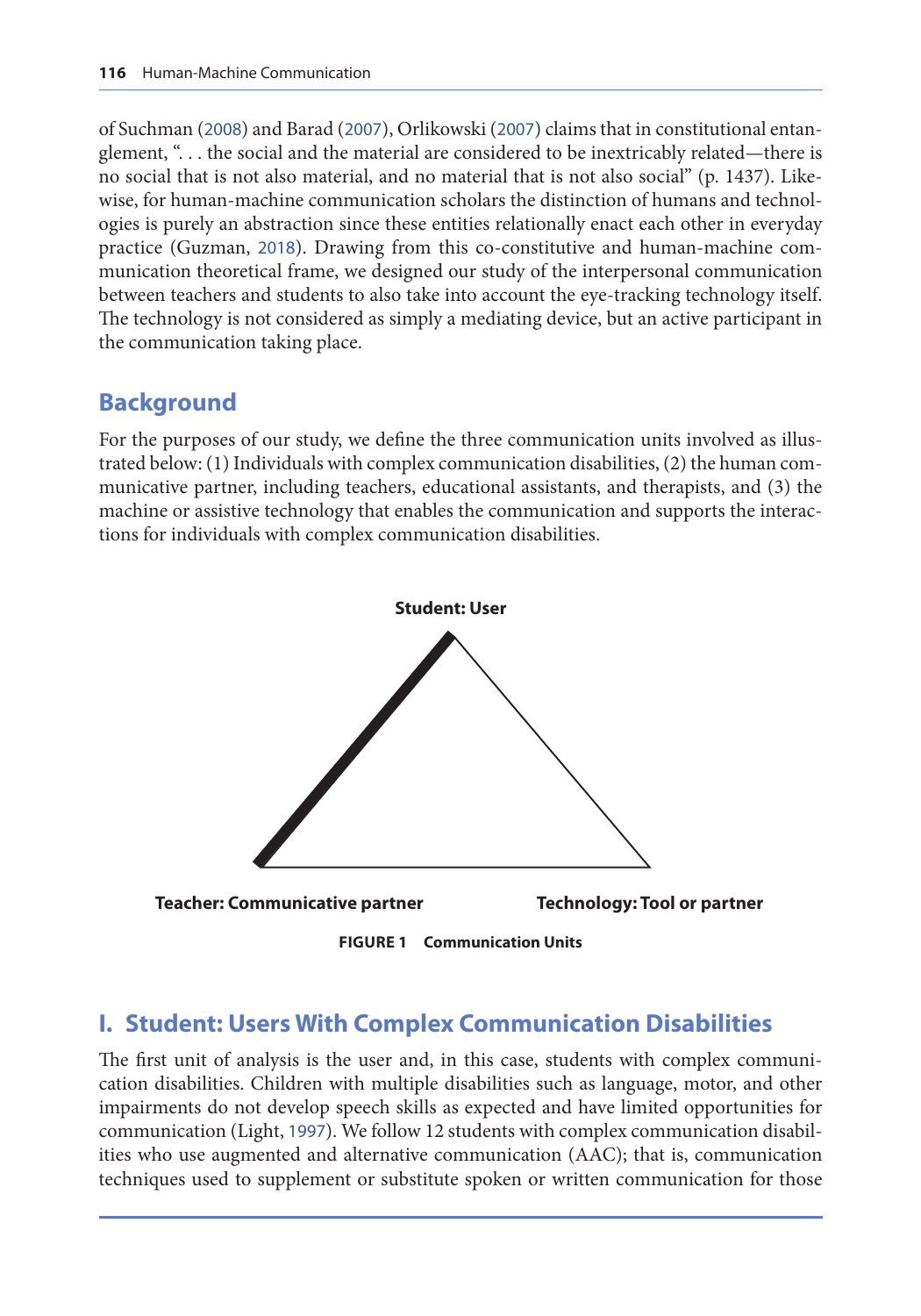with impairments. Four out of the 12 students are officially diagnosed with Rett Syndrome (RS), and others with cerebral palsy, chromosome deletion, seizure disorder.

Eye gaze was reported as the most commonly used modality for expressive communication for individuals with RS (Bartolotta et al., [2011](#page-15-0); Urbanowicz et al., [2014](#page-18-0)), which raises the opportunity to explore eye-tracking technology as a means to enable communication and improve communicative capabilities for individuals with RS. In a study of nonverbal cues, eye gaze was identified as a key feature in following conversational sources including in mediated exchanges (Vertegaal, [1999](#page-18-0)) and in an analysis of conversational attention in multiparty conversations, eye gaze was found to be an excellent predictor of conversational attention (Vertegaal et al., [2001](#page-18-0)). Another study explored the application of eye-tracking technology to analyze the intentionality of gaze of seven girls diagnosed with RS. Results show that eye gaze was intentionally used to perform three cognitive tasks with high accuracy, suggesting that eye gaze could be used for communication by people with similar limitations (Baptista et al., [2006](#page-15-0)).

Based on the existing literature, and given a gap in the literature since more recent evolution of eye-tracking technologies, our first research question (RQ1) asks: To what extent do eye-tracking devices serve as functional assistive communication systems for students with complex communication needs?

#### **II. Teacher: The Communicative Partner (Human)**

The second unit of analysis is the person/human with whom the student is communicating with; in this case, the teacher or educational assistant. For the purposes of simplicity, we will use the term teacher throughout this article to describe the adult educator working with the student. Mackenzie and Stoljar ([2000](#page-17-0)) point out that "persons are socially embedded and that agents' identities are formed within the context of social relationships and shaped by a complex of intersecting social determinants . . ." (p. 4). Within school environments teachers can be considered to be important agents whose identities are partially shaped by interaction with each other and in day-to-day encounters with their students (Fredricks et al., [2004](#page-16-0)).

#### **Communicative Partner's Language Style**

Conclusions from prior research indicate that girls with RS learned to communicate more frequently and intentionally as a result of storybook reading with their mother (Skotko et al., [2004](#page-18-0)). The mothers were trained to attribute meaning to the girls' attempts to communicate, ask communicative questions, and prompt the use of communication devices or symbols through natural questions and comments rather than commands. This style of communication is more naturalistic and the use of an inflected tone, one with excitement and higher than usual emotional content, is more engaging. When parents used this inflected voice approach during storytelling it resulted in an increased number of communication attempts and communication means.

However, this approach is not standardized and is sometimes actively discouraged in the developmental communication literature. In studies of children with cognitive impairments researchers found that neutral voice affect mitigated difficulty that some children have with identifying the appropriate prosody or emotion of the speaker's words (Hobson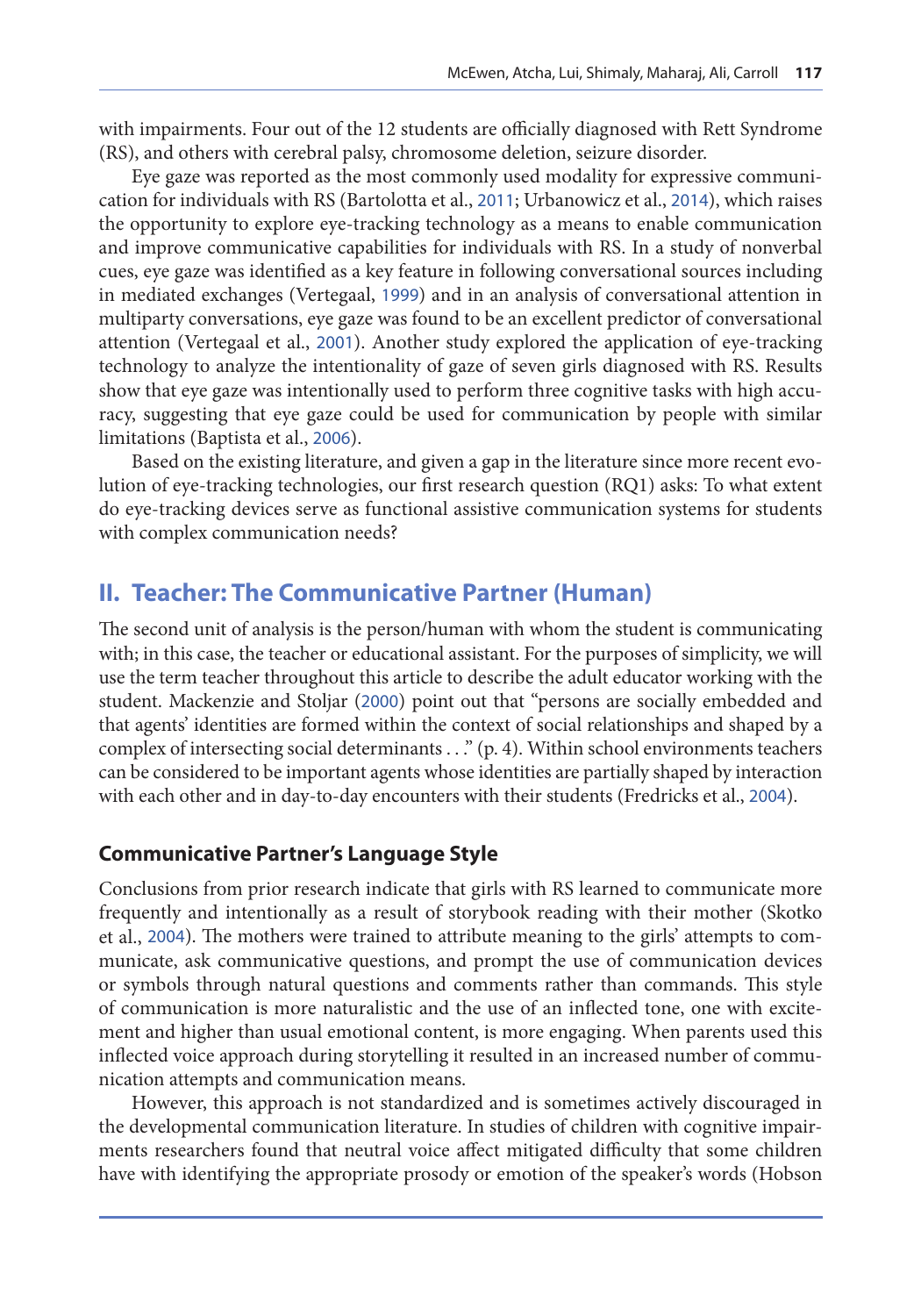et al., [1989](#page-17-0); Stewart et al., [2013](#page-18-0)). Another study linked a specific region in the brain as the site where processing of prosody appears to be negatively impacted for people with neurological impairment, with recommendations for the use of neutral and uninflected tones to reduce the cognitive load (Wang et al., [2007](#page-18-0)).

Guided by this debate in the literature our second research question (RQ2) asks: What role does the communicative partner's language style (voice affect inflected vs. neutral) play in communicative outcomes when using eye-gaze technology?

#### **Communicative Partner Familiarity**

In a survey distributed to 141 parents, teachers, and health care professionals, the majority of respondents believed that people familiar to individuals with communication disabilities can better interpret their communication than unfamiliar people (Bartolotta et al., [2011](#page-15-0)). While familiarity offers more comfort in a social environment, in special education where there is greater likelihood that a nonverbal student's needs require some assistance and interpretation, there is a risk for the student to lose degrees of agency and self-determination. Facilitated communication, a method in which people who lack functional speech, usually due to a developmental disability, input commands into a device with the assistance of a facilitator (Stock, [2011](#page-18-0); Wheeler et al., [1993](#page-18-0)), is a controversial issue. At the heart of the debate is the potential loss of independence and agency for the person being assisted—is their voice being heard or is it being directed by facilitators who are familiar with the person communicating? In addition, there are instances where the communicative partner may encounter challenges interpreting and identifying communication intentionality.

Identifying the intentionality of communication in individuals with autism or other communication disabilities is often exacting (Iacono et al., [1998](#page-17-0)) and communicative partners can exhibit inconsistencies in identifying behaviors that serve as a mean of communication (Mattews-Somerville & Cress, [2005](#page-17-0)). In addition, familiar partners are not always available necessitating communication systems that can be generalized to persons who may not know the individual trying to communicate.

Based on this, our third and final research question (RQ3) asks: What role does the familiarity (or unfamiliarity) of the communicative partners play in communicative outcomes when using eye-gaze technology?

#### **III. Eye-Gaze Technologies**

According to Goossens and Crain ([1987](#page-16-0)), numerous eye-gaze communication techniques have appeared in literature since Eichler, McNaughton and Kates, and Vanderheiden (p. 77). The introduction of electronic eye-tracking systems allows the computer to handle almost the entire process of decoding the gaze for the purpose of message selection and confirmation. Because the eye-tracking software also acts as a speech-generating device (SGD), the child can initiate a conversation by gazing at an object on the screen, prompting computer-generated speech. The partner can focus on responding to the message that the child is communicating without having to also verbalize what they see the child is looking at (Gillespie-Smith & Fletcher-Watson, [2014](#page-16-0)). The child no longer needs to look at the human communicative partner to initiate a message or rely on them to determine the path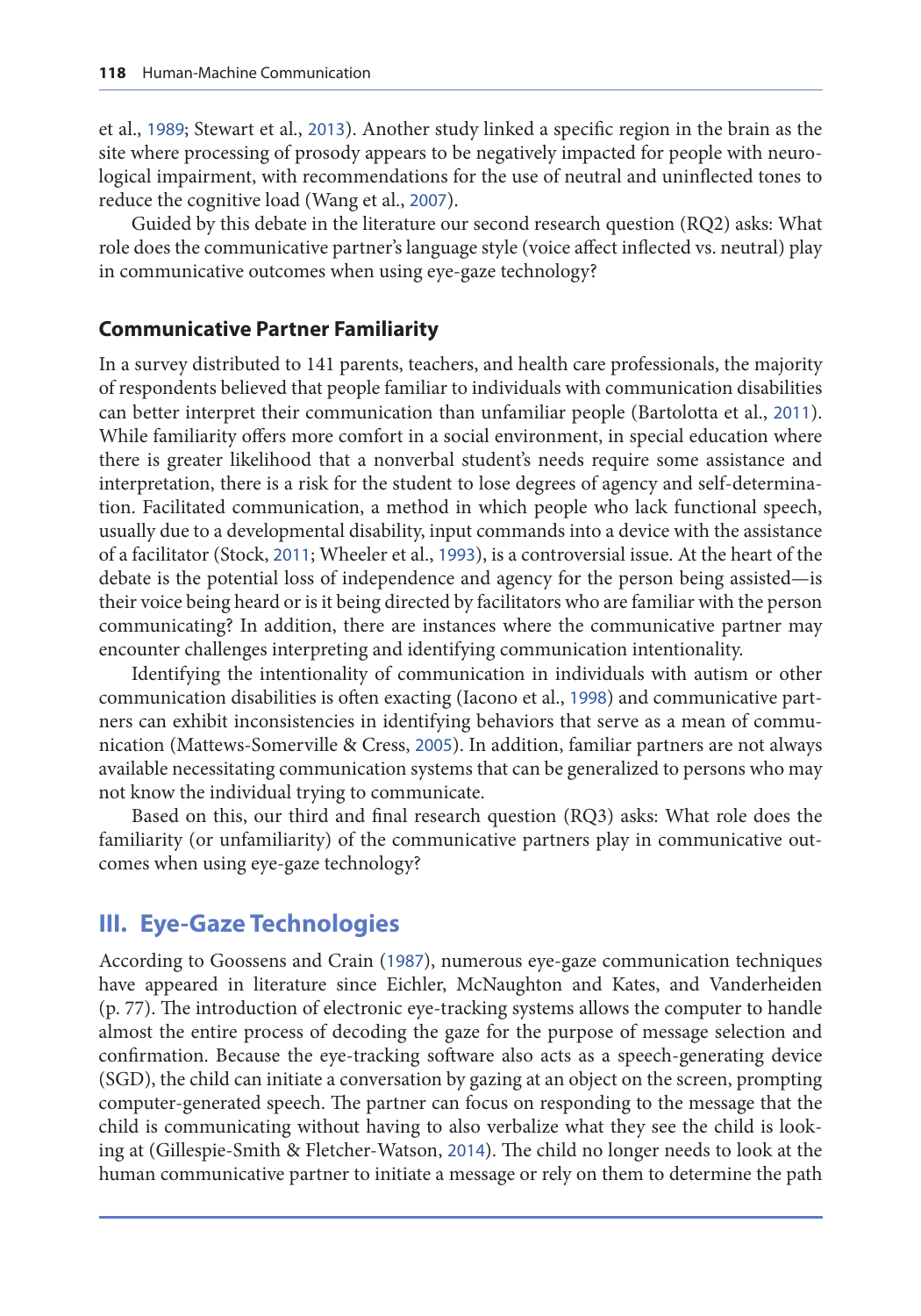of their visual attention. Gaze toward the human communicative partner becomes more socially weighted, such as communicating a sense of interest in the person themselves or to express excitement in the conversation (Djukic & McDermott, [2012](#page-16-0)). Another consequence of using technology for users with complex communication needs to increase their levels of *agency* which can be defined as "being in a state of action or exercising power, or as being free to choose and act in a manner independent of the structures that limit or influence the opportunities that individuals have" (García Carrasco et al., [2015](#page-16-0), p. 162). Given the oneon-one interaction between the participant and the eye-gaze technology, research question 1 focuses on the participant-device interaction.

## **Method**

The data were collected in 2016–2017 in a special needs school in downtown Toronto, Canada. The Tobii-Dynavox eye-tracker system was used to collect data from software designed to assist the children in facial recognition, scanning, targeting, and task identification. Our data collection used The Tobii-Dynavox eye-tracker system which had two configurations: (a) an embedded system, the Tobii I-12 that came from the manufacturer on a stand which could be adjusted for height and angle and had a camera built into the screen; and (b) an improvised hardware system, which included a myGaze camera, Tobii-Dynavox software, and a laptop mounted to a portable stand.



**FIGURE 2 Embedded System, Participant and Communicative Partner Example**

The 12 participants used an educational software designed to improve proficiency in communication using images with associated labels or phrases. For example, a photo or line drawing of a dog would have the label "dog" typed below it and a pre-recorded, audible output of the word "dog" from the device if that image is selected by the user using eye gaze. Similarly, in a graphic image with many objects, eye gaze detected by the device on the image would result in the auditory output of the label or phrase pre-recorded for the object. Data were collected in familiar surroundings during scheduled instructional times in three classrooms and during regular school hours.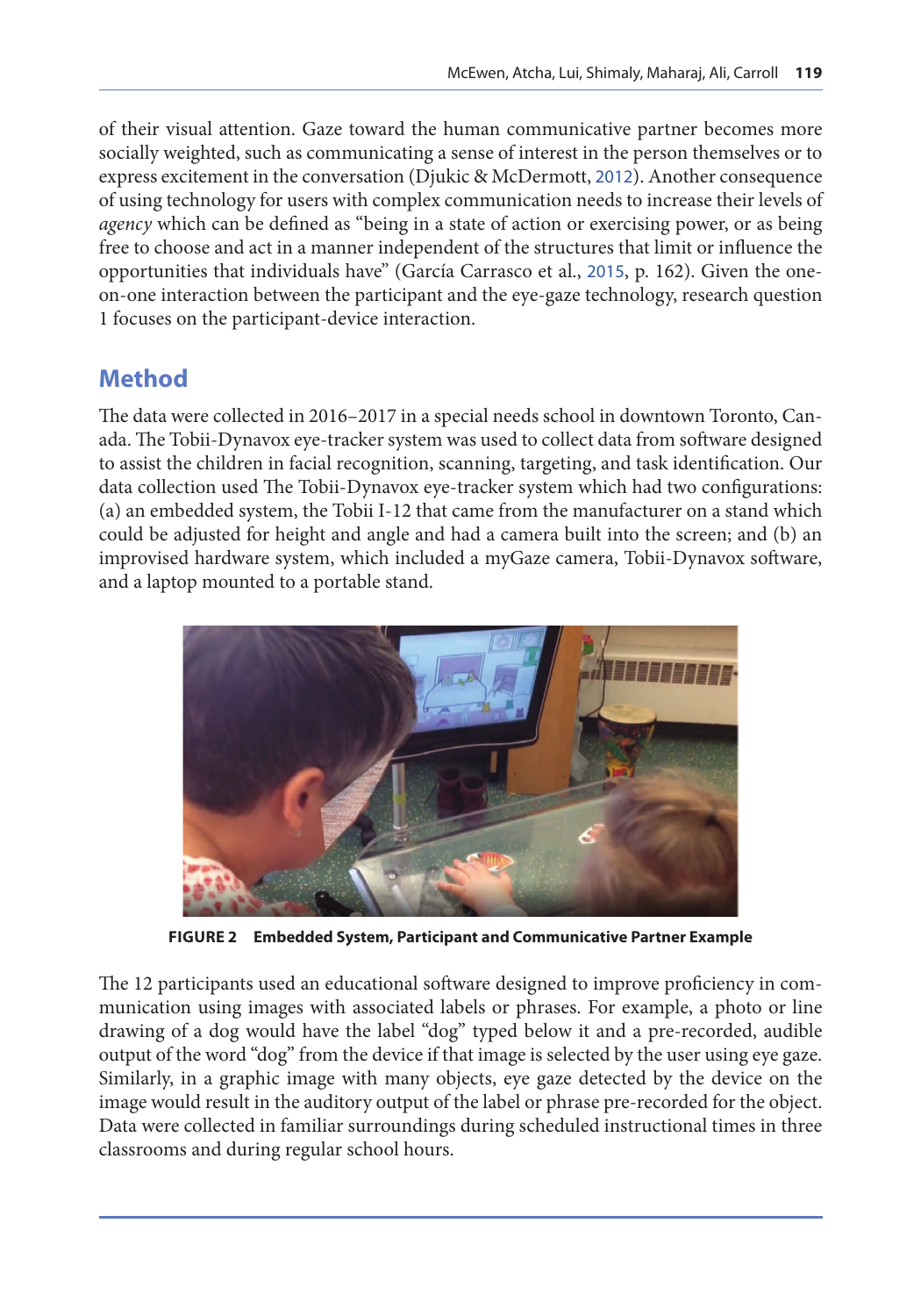## **Participants**

Participants were nonverbal students with a range of cognitive or developmental disabilities \*(see Table 1), were aged 4 to 12, and met the following inclusion criteria: (1) had difficulty using their hands (i.e., they could not easily input commands into a device), (2) had limited speech and had little to no spoken language ability, (3) were sighted (i.e., have functional vision, where prescription glasses were allowed).

| <b>Participant Code</b> | <b>Classroom ID</b> | <b>Gender</b> | Age | <b>Diagnosis</b>                 |
|-------------------------|---------------------|---------------|-----|----------------------------------|
| CO <sub>4</sub>         | 112                 | F             | 4   | Rett syndrome                    |
| L <sub>05</sub>         | 112                 | F             | 5   | Rett syndrome                    |
| T06                     | 112                 | M             | 6   | Complex, not otherwise specified |
| Z07                     | 112                 | F             | 7   | Rett syndrome                    |
| A08                     | 113                 | F             | 8   | Complex, not otherwise specified |
| K05                     | 113                 | F             | 5   | Rett syndrome                    |
| <b>N05</b>              | 113                 | F             | 5   | Cerebral palsy                   |
| <b>R07</b>              | 113                 | M             | 7   | Chromosome deletion q13          |
| <b>R08</b>              | 113                 | F             | 8   | Brain injury                     |
| A11                     | 116                 | F             | 11  | Cerebral palsy                   |
| E09                     | 116                 | F             | 9   | Brain injury                     |
| L12                     | 116                 | F             | 12  | Seizure disorder                 |

**TABLE 1 Participant characteristics and diagnosis (n = 12)**

Prior to this study students had access to both low- and high-tech AAC devices in the classroom. Most participants  $(n = 11)$  had experience with some modes of analog and digital eye-gaze tracking communication. In the analog systems, students engaged in the selection of pictures with the aid of a communicative partner. For example, the communicative partner would hold two objects in front of the child and the child would direct their gaze toward their choice. The students also had some practice in establishing joint attention.

## **Procedure**

The participants' social and communication skills were baselined using the Communication Matrix—an online communication assessment created for emergent communicators and those who use alternative communication systems (Rowland, [2011](#page-18-0), [https://www.communi](https://www.communicationmatrix.org/)[cationmatrix.org/](https://www.communicationmatrix.org/)). The Communication Matrix is a detailed assessment tool with categories defined for the skill identification of pre-verbal communicators and has been successfully used by the research team in previous studies (McEwen, [2014](#page-17-0)). Pre- and post-assessments were completed to track changes in communication development over the course of the project. This form of assessment is useful when chronological or developmental age normative classification are ambiguous and/or misleading. When studying children with disabilities using intergroup profiles of normative skill acquisition is not applicable since the chronological ages and developmental ages do not often match (Rutter, [1989](#page-18-0); Tsao &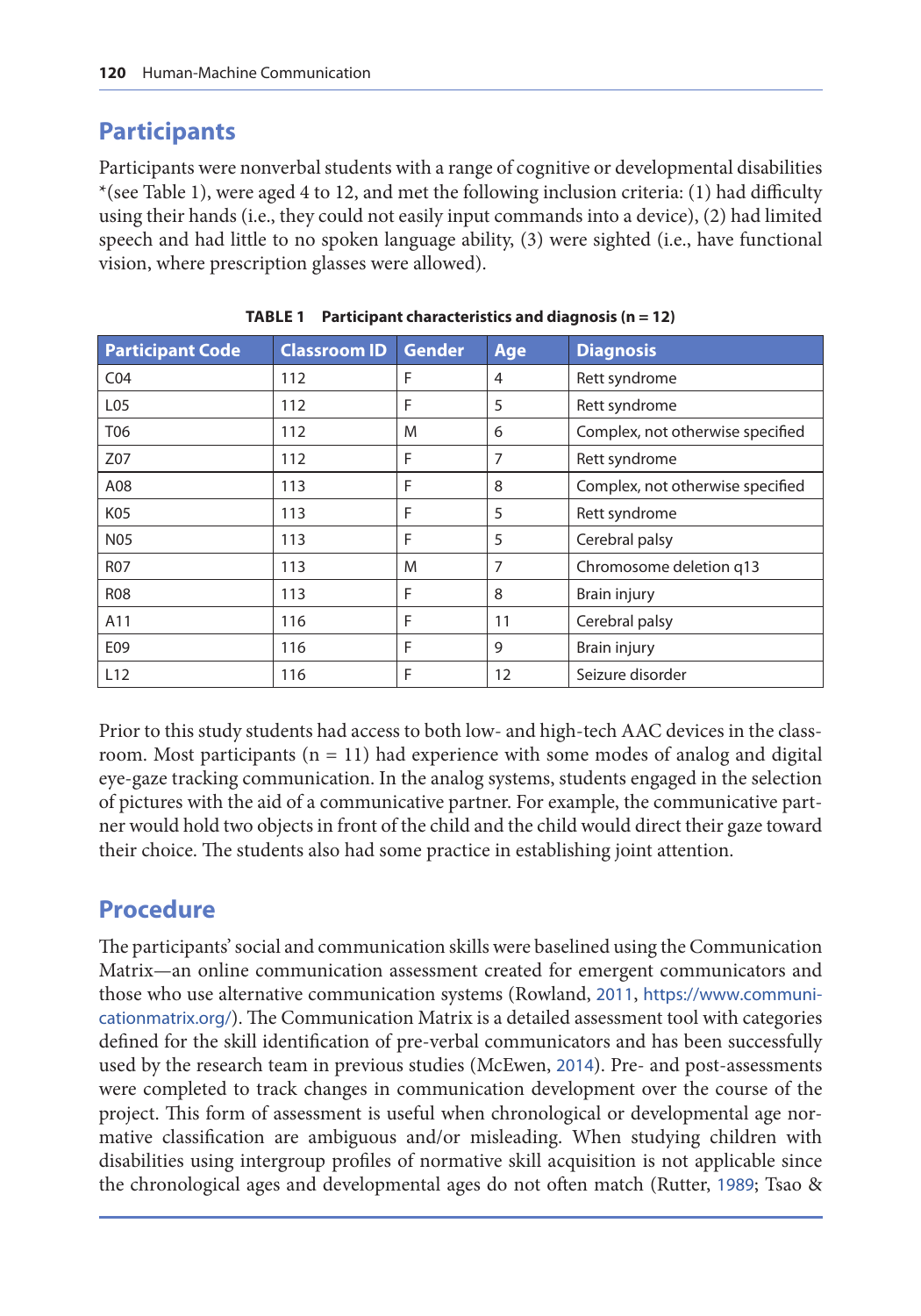Kindelberger, [2009](#page-18-0)). Instead, we consider inter-individual variability in their cognitive functioning by using tools like the Communication Matrix in pre-post design.

Before the research project started ethics clearance was received from the Toronto District School Board and from the University of Toronto, including written parental consent as part of the protocol. Data were collected using video and screenshots that were loaded onto an assessment tool for educators (SesameSnap) and stored in a password protected online format. Data were also collected in the Communication Matrix software where the system assigned them a random ID, which the research team appended with the assigned anonymized ID codes as previously described.

## **Analytical Measures**

Four measures were selected to investigate the research questions. RQ1 is concerned with the extent to which eye-tracking devices can be used for functional assistive communication. *Session time* is defined as the total amount of time that the student participant and device are engaged in a communicative interaction, measured in minutes and seconds. Several previous studies (DeVito & DeVito, [2007](#page-16-0); Duck et al., [1988](#page-16-0); Emmers-Sommer, [2004](#page-16-0); Luhmann, [1992](#page-17-0)) found that prolonged communication is a significant predictor of successful interactions. Therefore, longer session times would indicate interest, motivation, and overall effectiveness in communication, especially between the device and the participant. RQ2 asks what role the communicative partner's language style or voice affect plays in communicative outcomes when using eye-gaze technology. As discussed in the earlier background section, previous research findings are contradictory regarding neutral versus inflected tones of voice used by the communicative partner, thus we examine interactions with *inflected* and *neutral* tones of voice. We trained communicative partners in the use of high and low affect voice, using voice samples to maintain consistency. Finally, RQ3 considers how *familiarity* between the communicative partner and the participant affects communicative outcomes, thus whether or not the communicative partner is familiar to the student is the final variable under investigation. This is measured in the amount of contact time that the communicative partner had with the participants prior to the study, with minimal contact (less than 1 hour per week), average contact (between 1 and 3 hours per week), and high contact (over 3 hours per week) as the classification points.

#### **Data Collection**

Data collection was conducted by the three classroom teachers over a 3-month period. Teachers videotaped the students while they used the eye-tracking devices. Data collection sessions occurred twice a week. Participants were tasked with using software with phrases and labels to identify objects. One application is called Sono Primo software (Tobii Dynavox Ltd.) which includes eye-tracking software for developing AAC skills. Learners look around interactive scenes (e.g., farm, birthday party) and the visual targets play related sounds, including phrases and labels, when triggered. Familiar partners were the students' regular teachers, who spent time with them during regular classroom instruction. Unfamiliar partners were other teachers or assistants who worked elsewhere in the school. Unfamiliar partners were familiar with the instructional environment and have experience working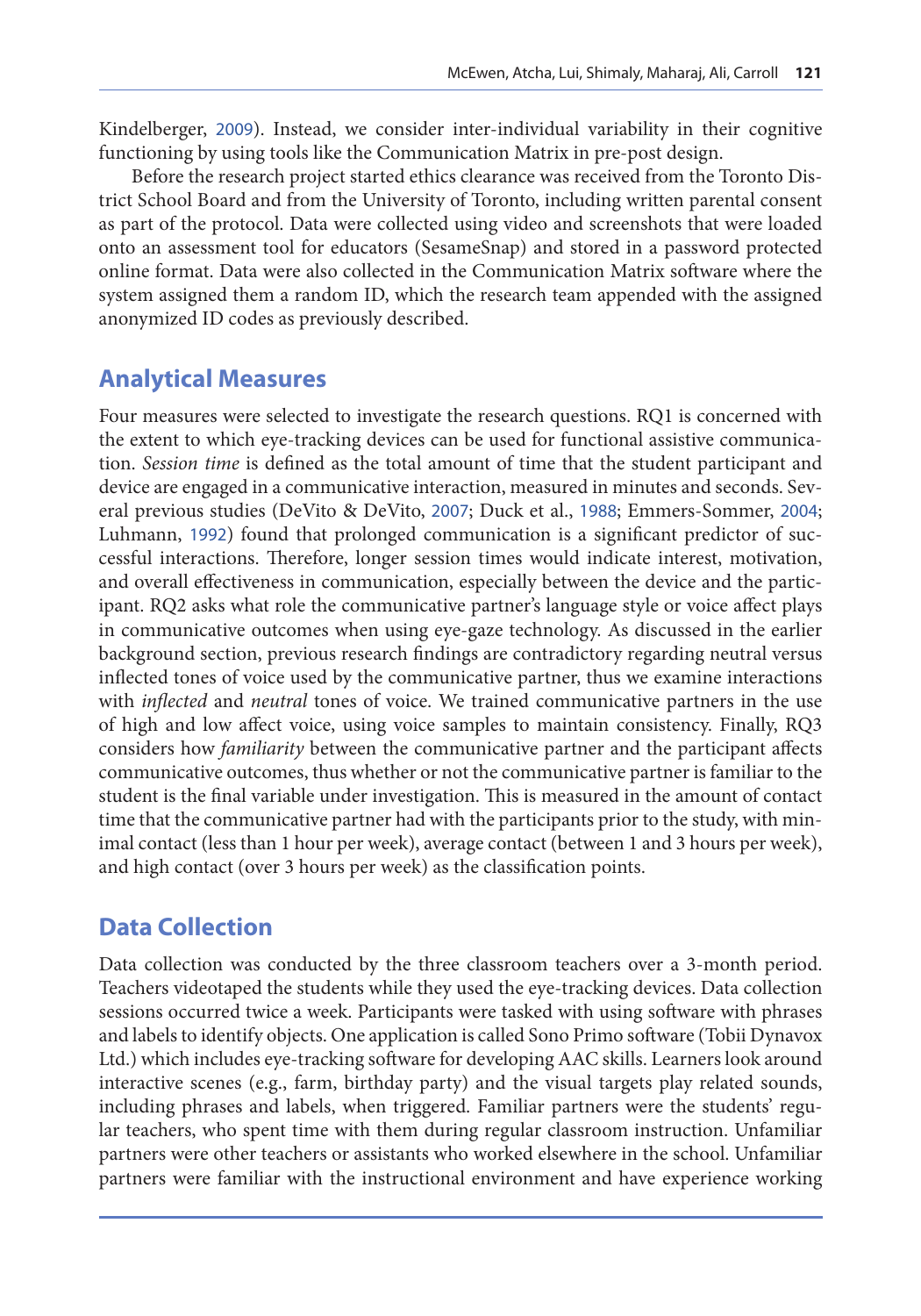with children with disabilities and developmental delays, but did not know the students personally. Both partner types used a mix of inflected and neutral tones in different sessions, to allow for researchers to analyze the impact of both variables against the different partner types.

#### **Coding and Analysis**

All of the video data were coded independently by three final-year undergraduate students supervised by the principal researcher. Three undergraduate researchers from the team started by selecting a sample of videos from the three classrooms for comparative assessment as a group to synchronize the coding for inter-rater reliability. They made qualitative notes on the videos, looking for variables that could be used to assess the validity of the hypotheses that followed from the research questions. A codebook was developed to guide the rest of the coding process. The team met twice for calibration and inter-coder reliability checks. The data were analyzed using IBM SPSS software, using a paired-samples t-test for comparing pre- and post-intervention Communication Matrix assessments.

Linear Generalized Estimating Equations (GEE) analyses, which is appropriate for the analysis of data collected in repeated measures designs (Ballinger, [2004](#page-15-0)), were used to determine whether the duration of eye-gaze sessions is predicted by voice affect and partner type. Seven videos from four of the participants (K05, C04, A08, and E09) were transcribed to explore the quality of interactions within the sessions. Using a multimodal interaction methodological framework (Norris, [2004](#page-17-0)), the transcriptions include descriptions of the surrounding environment, the position of the participants and their partners, nonverbal utterances and facial expressions, and body movements. Multimodal analysis describes the use of data from gestures and movement in communication—this is an important consideration in all communication but more so in communication on nonverbal people.

#### **Results**

Communication Matrix assessments: RQ1 questions the extent to which the eye-gaze system in use served as a functional assistive communication device for students with complex communication needs. Eleven of 12 students completed both pre- and post-intervention Communication Matrix assessments. Figure 3 below presents comparative pre- and post-intervention Communication Matrix scores, which shows that 8 of 11 students who used the eye-gaze technology showed improvement in their communication skills, while one showed no change. According to a paired samples t-test, we found a significant difference in the scores for the pre-test ( $M = 41.00$ ,  $SD = 23.99$ ) and post-test ( $M = 52.91$ ,  $SD =$ 34.90),  $t(10) = 3.01$ ,  $p < 0.05$ .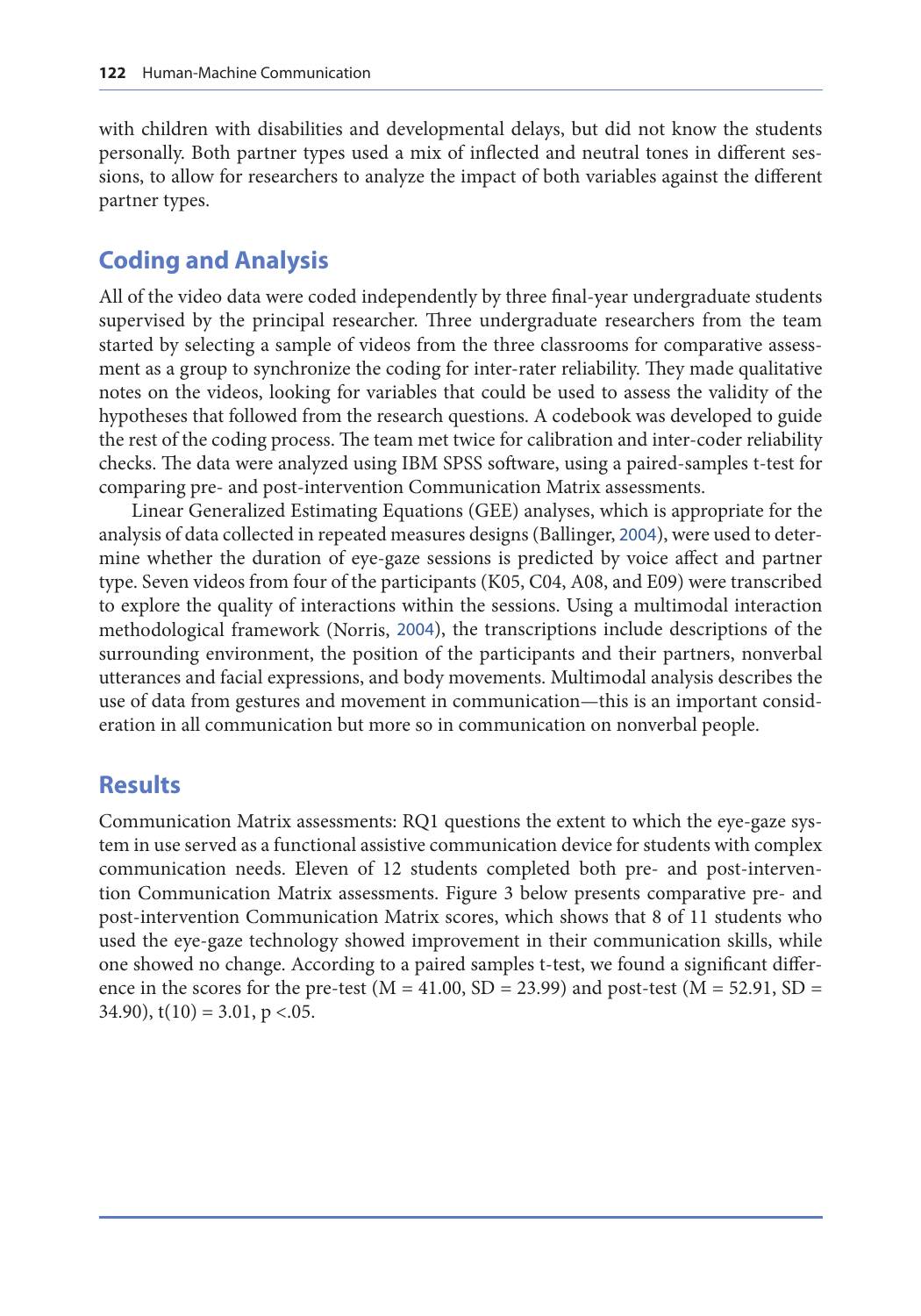

**FIGURE 3 Pre- and Post-Intervention Communication Matrix Scores (n = 11)**

## **Session Time**

Regarding RQ1, capturing variable session length produced valuable results. A total of 164 testing sessions were conducted with an average number of 9.25 sessions per student (SD = 7.35; range  $= 2-24$ ), lasting an average of 154.54 seconds (SD  $= 32.20$ ). Teachers confirmed that these interactions were longer than is typical, where on average non-eye gaze mediated interactions are between 35–50 seconds. When cross-tabulating session time with the variable of voice affect from the second research question (RQ2), we found that voice affect significantly influenced the length of interactions (summarized in Table 2).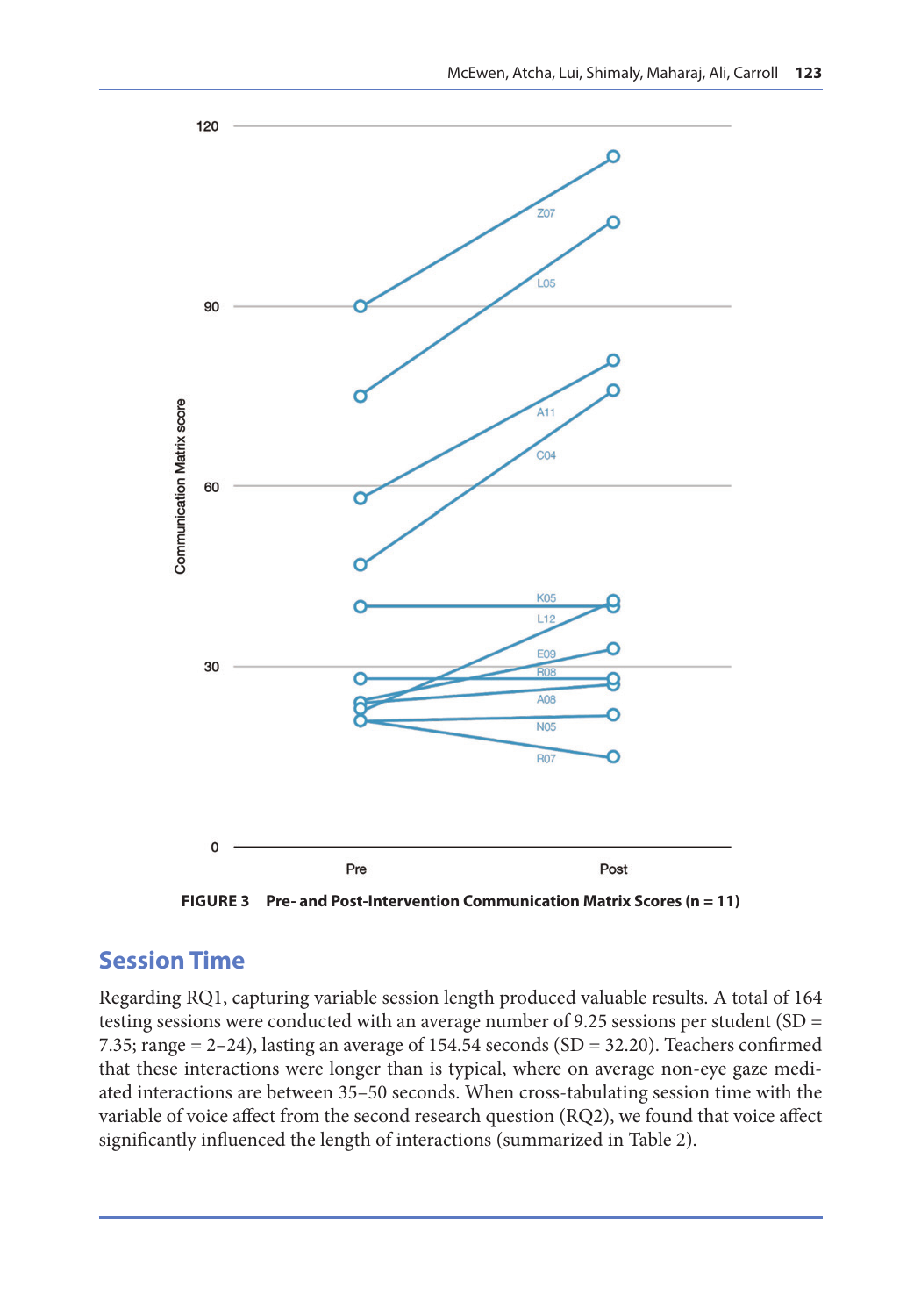|                                   | <b>Number of Sessions</b> | <b>Mean Session Time</b><br>(seconds) | <b>Standard</b><br><b>Deviation</b> |  |  |  |  |
|-----------------------------------|---------------------------|---------------------------------------|-------------------------------------|--|--|--|--|
| All sessions                      | 164                       | 154.54                                | 32.20                               |  |  |  |  |
| <b>Communicative Partner Type</b> |                           |                                       |                                     |  |  |  |  |
| Familiar                          | 60                        | 134.47                                | 106.61                              |  |  |  |  |
| Unfamiliar                        | 29                        | 111.76                                | 87.92                               |  |  |  |  |
| <b>Voice Affect*</b>              |                           |                                       |                                     |  |  |  |  |
| Inflected                         | 59                        | 148.61                                | 105.25                              |  |  |  |  |
| Neutral                           | 25                        | 92.96                                 | 44.87                               |  |  |  |  |

**Table 2 Descriptive Statistics for Session Time Data (seconds)**

#### **Table 3 Mean Session Time (seconds) Data Organized by Communicative Partner and Voice Affect Variables**

|              | <b>Communicative Partner Type</b> |       |    |                   |           |    |             |        |    |  |
|--------------|-----------------------------------|-------|----|-------------------|-----------|----|-------------|--------|----|--|
| Voice Affect | <b>Familiar</b>                   |       |    | <b>Unfamiliar</b> |           |    | <b>Both</b> |        |    |  |
|              | M                                 | SD    | n  | M                 | <b>SD</b> | N  | M           | -SD    | n  |  |
| Inflected    | 150.28                            | 95.58 | 43 | 144.13            | 131.25    | 16 | 148.61      | 105.25 | 59 |  |
| Neutral      | 95.94                             | 47.51 | 16 | 87.67             | 41.94     | 9  | 92.96       | 44.87  | 25 |  |
| <b>Both</b>  | 134.47                            | 87.92 | 59 | 111.76            | 106.61    | 25 | n/a         |        |    |  |

General Estimating Equations were used to evaluate the effect of voice affect on session time, which found that sessions with infected tone were predicted to be significantly longer than sessions when communication partners used a neutral voice  $(p < .001)$ . When cross-tabulating session time with the variable of familiarity of the communicative partner from RQ3, we found that sessions conducted by a familiar communicative partner were not significantly longer ( $M = 134.47$ ; SD = 106.61) than those conducted by an unfamiliar communicative partner ( $M = 111.76$ ; SD = 87.92), as determined by the GEE approach  $(p=.307).$ 

Further analysis (summarized in Table 3) indicates that sessions with a familiar communicative partner using an inflected tone were associated with the longest sessions  $(M = 150.28, SD = 95.58)$ , followed by sessions with an unfamiliar partner using an inflected voice ( $M = 144.13$ ,  $SD = 131.25$ ). Sessions in which communicative partners used a neutral tone were shorter, with familiar partners sessions being slightly longer ( $M = 95.94$ ,  $SD =$ 47.51) than unfamiliar partners on average ( $M = 87.67$ , SD = 41.94).

#### **Multimodal Analysis**

Results of the Multimodal Analysis also respond to RQ1. At seven minutes and eleven seconds into the session the following example comes from one of the longest interactions with a child and a familiar partner.

Teacher: What else is up here? [short pause] Eye-gaze system: Can you help me?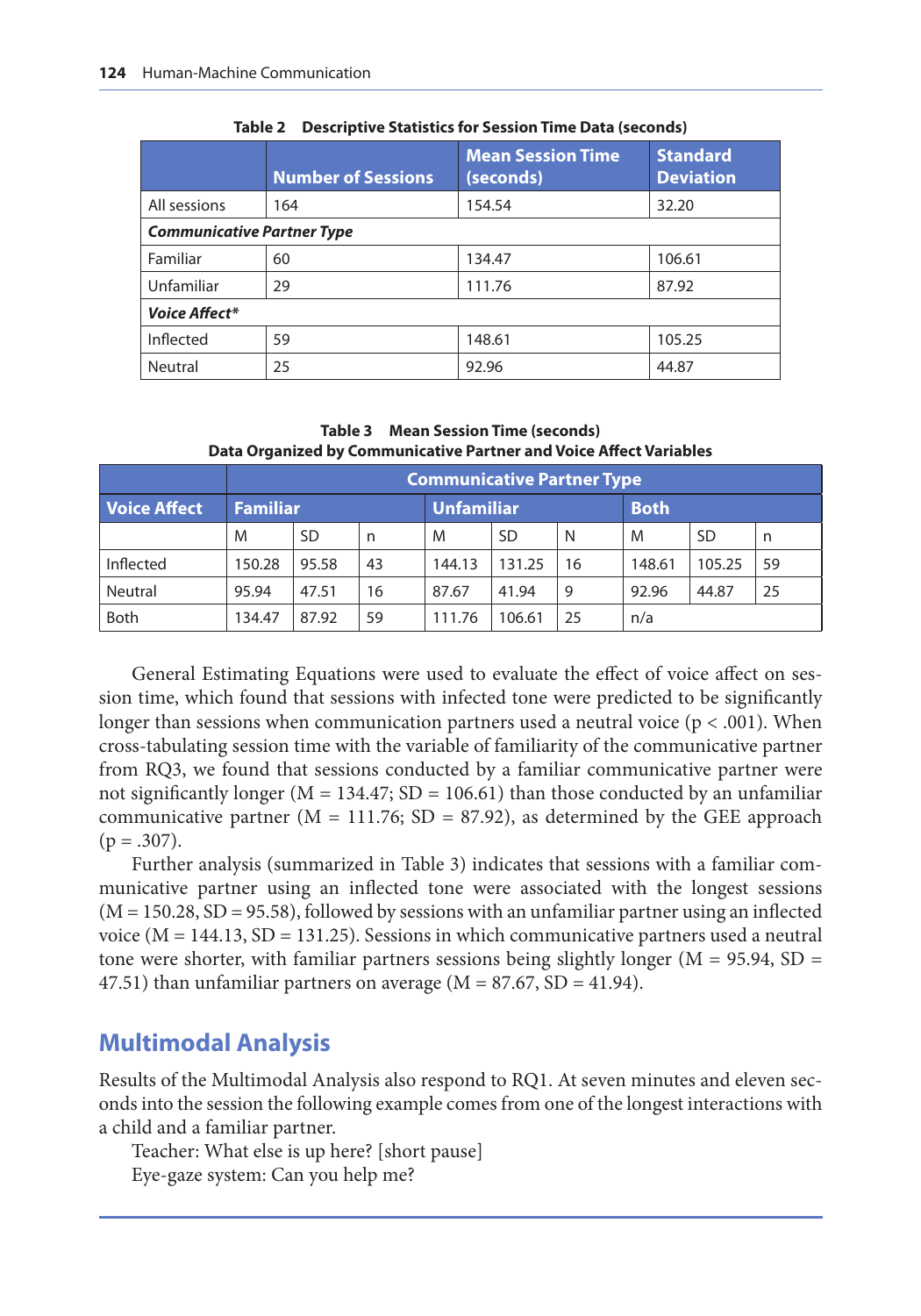Teacher: Help you do what? We just did brush your teeth. What else should we do? [Camera pans back toward C04, C04 was looking at the teacher but turns head slightly back toward system]

Eye-gaze system: [*cursor lights up around the picture of a faucet*] I need water.

Teacher: (pretends to gasp) Oh. We can get your actual drink if you want a drink. Yeah, I'm happy to get you a drink.

In this example teacher is very expressive and uses a highly inflected voice throughout the interaction. The recording starts with the teacher repeating a request made by the child for water and pretending to pour some for the student. The child responds with a verbalization and the partner prompts her to try a different request. We hear the software in the background say, "Can you help me?" This lights up a stick figure with a toothbrush and the teacher offers to help the child with brushing her teeth. She mimes it with animated sounds, making the child smile. We see that the child will repeat the request for water through the eye-tracking system and the teacher will suggest getting a real drink in case she is thirsty.

We note that the immediate responses by the teacher to the communication by the student reduces the time between prompt and response. There were several instances with other participants where this became evident, possibly associating voice affect with reduced time between prompts and response with evidence of prompts fading over time; however, this requires further investigation.

#### **Discussion**

From the results we can annotate the initially proposed model of eye-gaze communication (see Figure 4). To answer RQ1, the data show that eye-gaze communication was a functional assistive communication system for the majority of the students with complex communication needs. Results show that students with complex communication needs are able to engage in richer exchanges with the device and teachers.





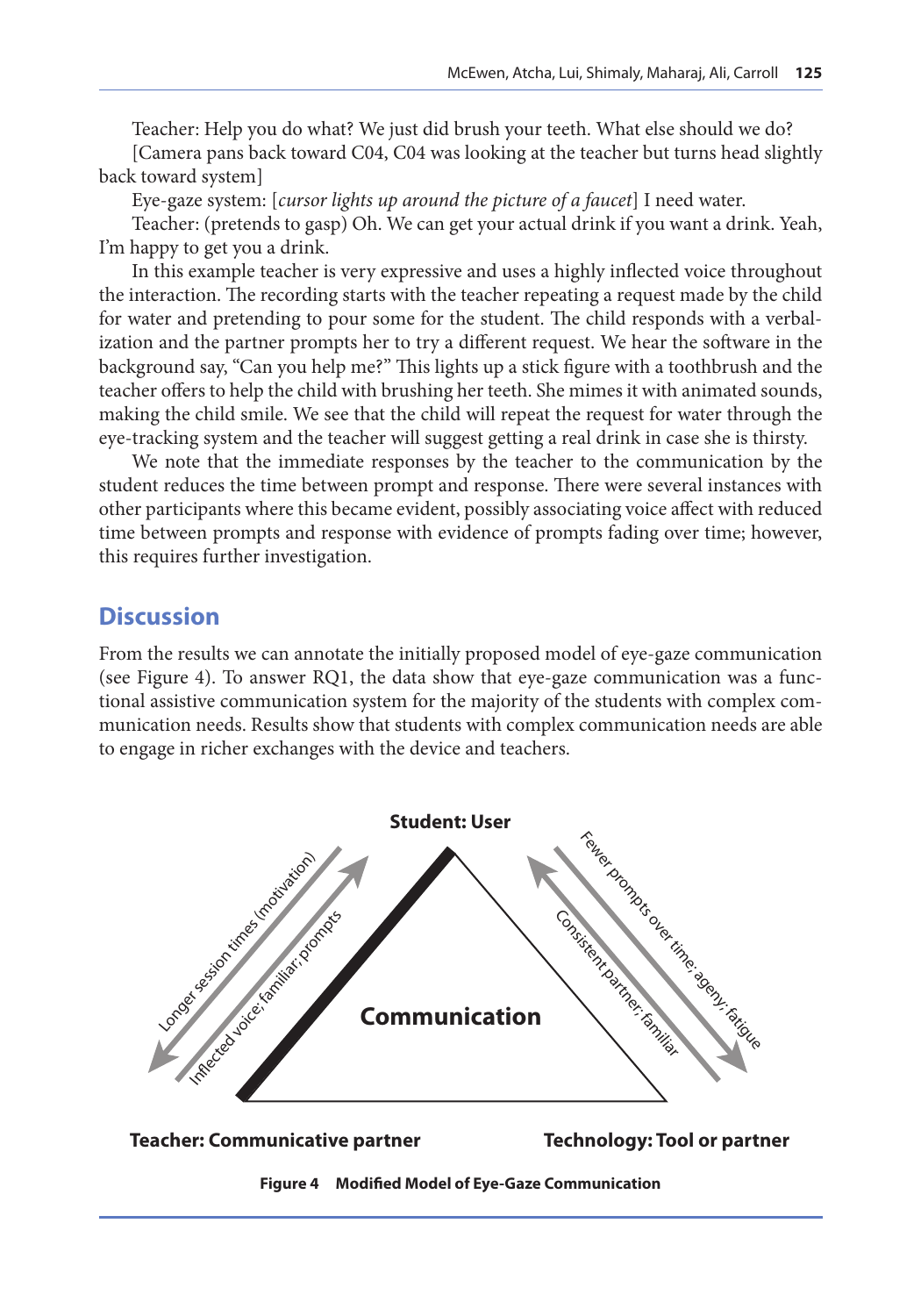Communication Matrix data showed communication skill gains for eight out of 11 students; with one student staying the same. It is not clear why two students showed skill reductions, but since they were small changes it is possible that this indicates an error in measurement.

Regarding RQ2, we found voice affect to be a strong determinant of the interactions between students, their communicative partner, and the technology. While there is debate in the literature on whether or not neutral or inflected voice styles are recommended, the data in this research show that inflected responses by communicative partners were significantly correlated with longer engagements. When teachers used more inflected tones, students were also more expressive, visibly enthusiastic, and neither seem to be confused nor frustrated with the additional information within the exchanges. This suggests that with respect to eye-gaze technology use by students with diverse and complex communication needs, the communication style of the teacher plays a key role in positive outcomes.

The final research question, RQ3, focused on the role that the familiarity of the teacher played in communication. Results show that although sessions were, on average, slightly longer with familiar communicative partners than with unfamiliar partners, the difference was not significant. This is a somewhat surprising result as we expected a greater qualitative difference between sessions with familiar partners and unfamiliar partners, based on prior literature on familiar caregivers' role in interpreting communicative acts of children with communication disabilities (e.g., Sigafoos et al., [2011](#page-18-0)). Yet, our findings support prior studies that examined familiar and unfamiliar adults' interpretations of "potential" communicative acts in learners with RS (Julien et al., [2015](#page-17-0)) and found that the majority of familiar and unfamiliar adults were able to recognize potential communicative behaviors. This is an important finding because it suggests that among teachers in special education it matters less that students know them personally than it does the way that they engage with students. While we do not suggest that the quality of interactions between familiar and unfamiliar partners are comparable, we note that any issues encountered with unfamiliar partners were not problematic enough to cause breakdown of communication. One possible explanation is that although unfamiliar communicative partners were unfamiliar to the learners, they were familiar with the school and were well trained to address the communicative needs of the students in general.

Throughout the research project students demonstrated increased joint attention and reciprocal communication through eye-gaze with an expressive communicative partner through longer session times. In a form of cause and effect, students learned that they could make the system respond to their eye-gaze in a consistent manner that became familiar to them over time. For some students who have very little control over their bodies and, indeed, many aspects of their lives they could control a technology. The video data clearly showed an increase in agency by the students and an empowerment that likely contributed to their motivation to communicate, even when fatigue was also an outcome. It is possible that teachers would need to be mindful of students becoming overly reliant on the eye-gaze technology in the future; however, this study indicates that eye-gaze technologies have a role to play in the repertoire of assistive communication devices for children with severe deficits.

Applying a triad analysis to this research allowed us to pay more attention to the role that the technology played in the communicative exchanges. The eye-gaze technology was not simply a tool but was also a communicative partner to the student. The student was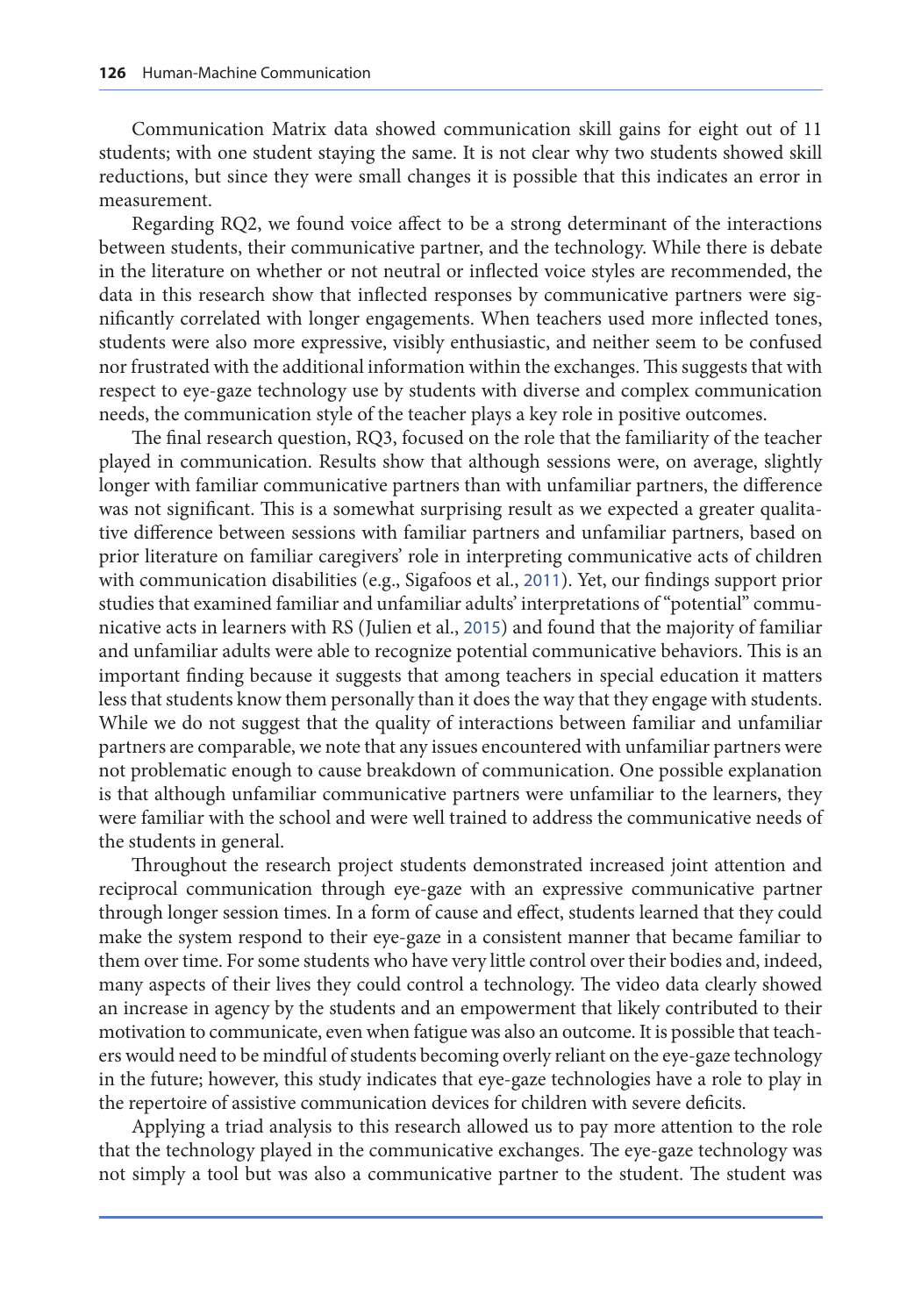engaged in an exchange with the technology that required both sides of that dyad to have an accurate understanding of what was necessary for success. The students learned that by looking at the screen and holding their gaze, a voice output resulted that highly engaged their teachers.

When the technology worked according to plan, its affordances of consistency and reliability made it a familiar communicative partner and offloaded some of the effort on the part of the teacher in the exchanges. The technology as an active communicative partner appears to have changed the dynamic between the student and teacher, in some cases mitigating losses due to unfamiliarity between student and teacher. The technology became the consistent factor in the communicative system. For the student there were two communicative partners. This may be a factor in the level of fatigue that they displayed at the end of the sessions. Further study is needed to understand this outcome.

### **Conclusion**

This research and its findings contribute to a small but growing literature on communication for people with complex needs. However, there were a number of limitations within the project that should be noted. There is some inconsistency in the number of sessions conducted within each set of variables. The staff 's ability to collect data was subject to resource availability and was scheduled to minimize impact on classroom routines. There are more sessions with familiar partners, for instance, because they were the homeroom teachers and consequently available more often.

This is a preliminary study, and the sample size is small, albeit typical of a school setting that supports learners with this cluster of rare disorders. That said, we believe our findings may be more generalizable to other educational settings and reflect more genuine communicative contexts than other studies conducted in lab conditions with participants from the more general population. The results would benefit from replicated studies of RS learners using eye-tracking devices in other educational settings.

Interaction with complex, naturalistic scenes can be considered a form of gameplay, which is a high-energy interaction and demands quite a lot from the participants, particularly when the communicative partner uses an inflected voice. The resulting peak in communication skills could be short-lived, and children may return to normal modes of communication in day-to-day activities, with significantly less engagement through the communicative partner's voice affect in other contexts. It encourages them to play and to interact while in game mode, but may not be suitable in all interactions. That said, teachers did notice significant improvements in communication outcomes six months after the testing was concluded. In future studies, it may be helpful to substantiate this by completing a communication matrix for the participants 6 months out from the initial testing period. As technologies such as eye-tracking devices emerge it is important to identify the factors that affect outcomes. Studies that attend to young learners with more severe communication deficits can lead to implementable solutions at the school level with immediate positive impacts. The criticality of the role of the communicative partner is repurposed with the assistance of eye-gaze technology. The technology becomes an active agent, more than a passive tool, for the teachers to enable deeper engagement with students with complex communication needs.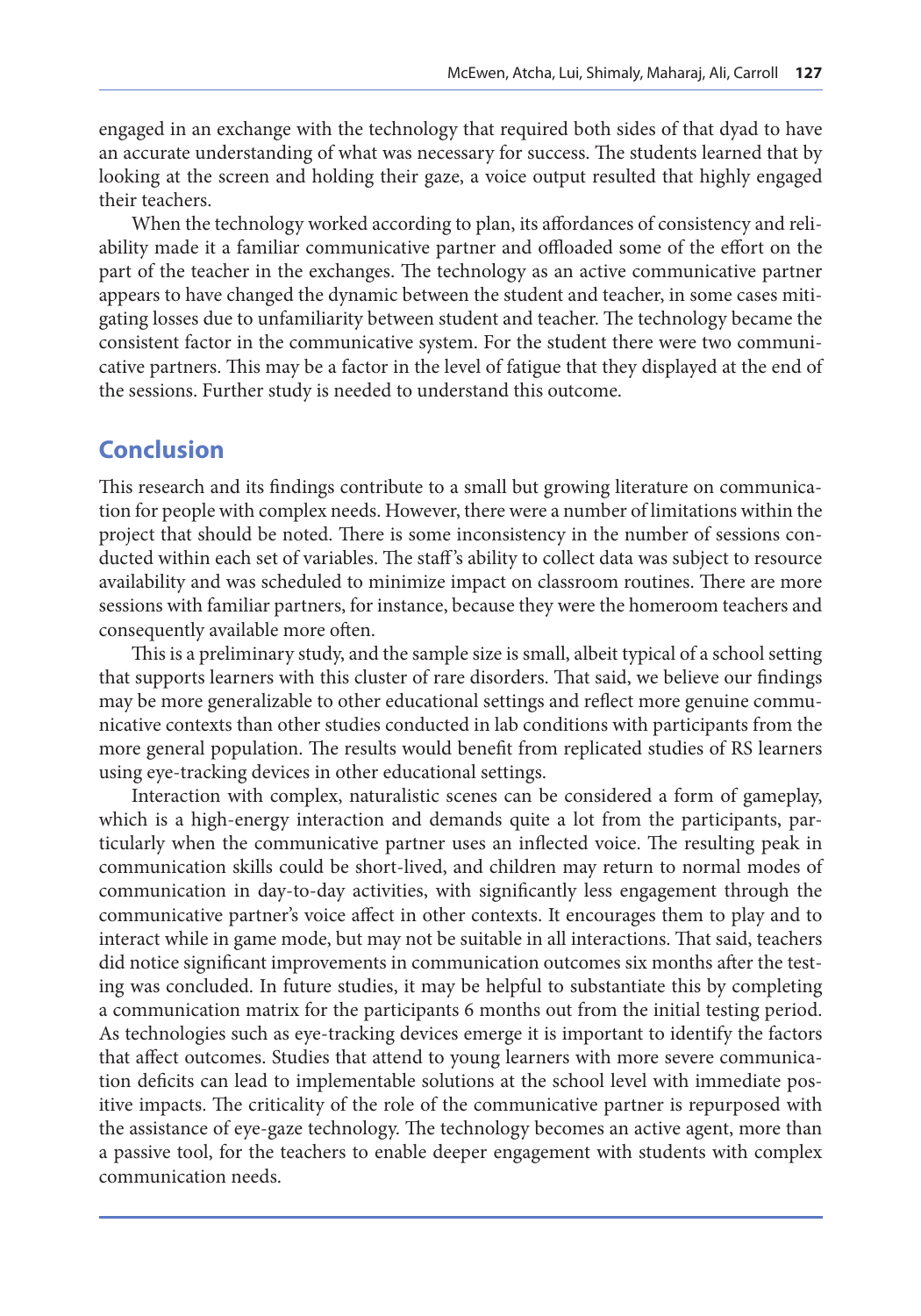#### <span id="page-15-0"></span>**Acknowlegments**

This project was funded by the Social Science and Humanities Research Council of Canada (SSHRC), under grant #950-231395.

Please address correspondences to: Prof. Rhonda McEwen, [rhonda.mcewen@utoronto.](mailto:rhonda.mcewen@utoronto.ca) [ca](mailto:rhonda.mcewen@utoronto.ca), University of Toronto Mississauga, Institute of Communication, Culture, Information and Technology, 3359 Mississauga Road, Mississauga, ON L5L 1C6

There was no potential conflict of interest that affect the research reported in the enclosed paper.

#### **Author Biography**

The primary investigator, **Dr. Rhonda McEwen**, is Canada Research Chair in Tactile Interfaces, Communication and Cognition and is an Associate Professor of New Media & Communication. Dr. McEwen is the Director of the Institute of Communication, Culture, Information and Technology at the University of Toronto Mississauga. With an MBA in IT from City University in London, England; an MSc in Telecommunications from the University of Colorado; and a PhD in Information from University of Toronto, Dr. McEwen combines communication studies, applied, and behavioral sciences to examine the social and cognitive effects of technologies. Her pioneering approach to using experimental techniques, eye tracking, observations, sensor data, and interviews to investigate Human-Machine Communication involving children and adults across the user spectrum, and including those diagnosed with communication and learning disorders.

[https://orcid.org/0](https://orcid.org/0000-0002-9451-2909)000-0002-9451-2909

#### **References**

- Ballinger, G. A. (2004). Using generalized estimating equations for longitudinal data analysis. *Organizational Research Methods, 7*(2), 127–150. [https://doi.](https://doi.org/10.1177/2F1094428104263672) [org/10.1177/2F1094428104263672](https://doi.org/10.1177/2F1094428104263672)
- Baptista P. M., Mercadante M. T., Macedo E. C., Schwartzman J. S. (2006). Cognitive performance in Rett syndrome girls: A pilot study using eye tracking technology. *Journal of Intellectual Disabilities Research*, *50*(9), 662–666. [https://doi.org/10.1111/](https://doi.org/10.1111/j.1365-2788.2006.00818.x) [j.1365-2788.2006.00818.x](https://doi.org/10.1111/j.1365-2788.2006.00818.x)
- Barad, K. (2007). *Meeting the universe halfway: Quantum physics and the entanglement of matter and meaning*. Duke University Press.
- Bartolotta, T. E., Zipp, G. P., Simpkins, S. D., & Glazewski, B. (2011). Communication skills in girls with Rett Syndrome. *Focus on Autism and Other Developmental Disabilities*, *26*(1), 15–24. <https://doi.org/10.1177/1088357610380042>
- Botting, N. (2004). Non-verbal cognitive development and language impairment. *Journal of Child Psychology and Psychiatry*, *46*(3), 317–326. [https://doi.org/10.1111/j.1469-](https://doi.org/10.1111/j.1469-7610.2004.00355.x) [7610.2004.00355.x](https://doi.org/10.1111/j.1469-7610.2004.00355.x)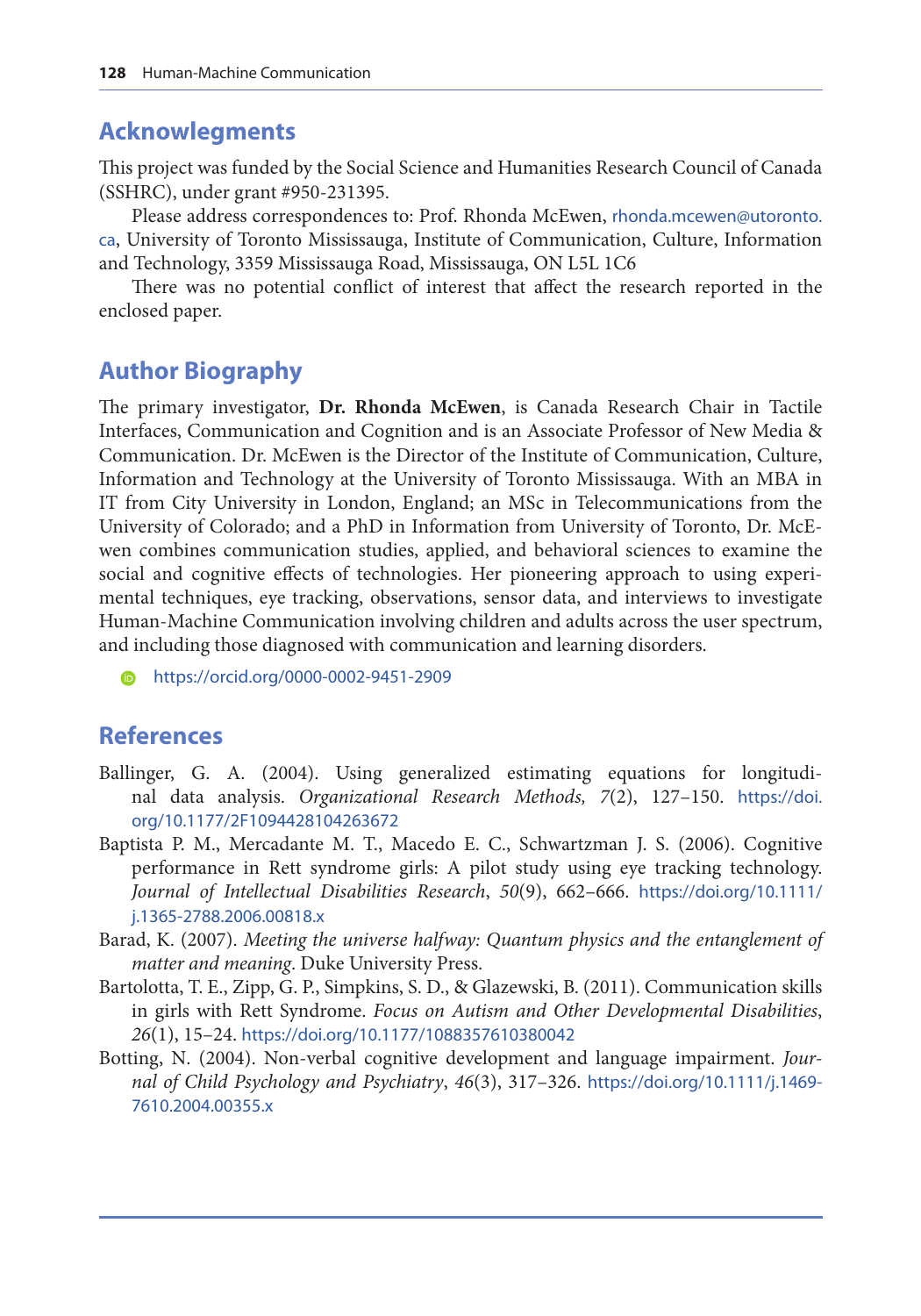- <span id="page-16-0"></span>Chandrashekar, S., & Hockema, S. (2009). Online access, participation and information credibility assessment. *Proceedings of the Science and Technology for Humanity (TIC-STH), IEEE.* Toronto International Conference, Toronto, 26–27, September 2009. <https://doi.org/10.1109/TIC-STH.2009.5444397>
- Demmans Epp, C., McEwen, R., Campigotto, R., & Moffatt, K. (2015). Information practices and user interfaces: Student use of an iOS application in Special Education. *Education and Information Technologies*, *21*(5), 1–24. <https://doi.org/10.1007/s10639-015-9392-6>
- DeVito, J. A., & DeVito, J. (2007). *The interpersonal communication book*. Pearson/Allyn and Bacon.
- Djukic, A., & McDermott, M. V. (2012). Social preferences in Rett Syndrome. *Pediatric Neurology*, *46*(4), 240–242. <https://doi.org/10.1016/j.pediatrneurol.2012.01.011>
- Dubé, A. K., & McEwen, R. N. (2017). Abilities and affordances: factors influencing successful child–tablet communication. *Educational Technology Research and Development*, *65*(4), 889–908. <https://doi.org/10.1007/s11423-016-9493-y>
- Duck, S., Hay, D. F., Hobfoll, S. E., Ickes, W., & Montgomery, B. M. (Eds.). (1988). *Handbook of personal relationships: Theory, research and interventions*. John Wiley & Sons.
- Edyburn, D. L. (2013). Critical issues in advancing the special education technology evidence base. *Exceptional Children*, *80*(1), 7–24. [https://doi.org/10.1177/001440291308000107](https://doi.org/10.1177%2F001440291308000107)
- Ellis, K., & Goggin, G. (2015). Disability media participation: Opportunities, obstacles and politics. *Media International Australia*, *154*(1), 78–88. [https://doi.](https://doi.org/10.1177%2F1329878X1515400111) [org/10.1177/1329878X1515400111](https://doi.org/10.1177%2F1329878X1515400111)
- Emmers-Sommer, T. M. (2004). The effect of communication quality and quantity indicators on intimacy and relational satisfaction. *Journal of Social and Personal Relationships*, *21*(3), 399–411. [https://doi.org/10.1177/0265407504042839](https://doi.org/10.1177%2F0265407504042839)
- Fredricks, J., Blumenfeld, P., & Paris, A. (2004). School engagement: Potential of the concept, state of the evidence. *Review of Educational Research, 74*(1), 59–109. [https://doi.](https://doi.org/10.3102%2F00346543074001059) [org/10.3102/00346543074001059](https://doi.org/10.3102%2F00346543074001059)
- García Carrasco, J., Hernández Serrano, M. J., & Martín García, A. V. (2015). Plasticity as a framing concept enabling transdisciplinary understanding and research in neuroscience and education. *Learning, Media and Technology*, *40*(2), 152–167. [https://doi.org/1](https://doi.org/10.1080/17439884.2014.908907) [0.1080/17439884.2014.908907](https://doi.org/10.1080/17439884.2014.908907)
- Gillespie-Smith, K., & Fletcher-Watson, S. (2014). Designing AAC systems for children with autism: Evidence from eye tracking research, *Augmentative and Alternative Communication*, *30*(2), 160–171. https://doi.org[/10.3109/07434618.2014.905635](https://doi.org/10.3109/07434618.2014.905635)
- Gilroy, S. P., McCleery, J. P., & Leader, G. (2017). Systematic review of methods for teaching social and communicative behavior with high-tech augmentative and alternative communication modalities. *Review Journal of Autism and Developmental Disorders*, *4*(4), 307–320. <https://doi.org/10.1007/s40489-017-0115-3>
- Goggin, G., & Newell, C. (2005). *Disability in Australia: Exposing a social apartheid*. UNSW Press.
- Goossens, C. A., & Crain, S. S. (1987). Overview of nonelectronic eye-gaze communication techniques. *Augmentative and Alternative Communication*, *3*(2), 77–89. [https://doi.org/](https://doi.org/10.1080/07434618712331274309) [10.1080/07434618712331274309](https://doi.org/10.1080/07434618712331274309)
- Grint, K., & Woolgar, S. (1997). *The machine at work: Technology, work and organization.*  Polity Press.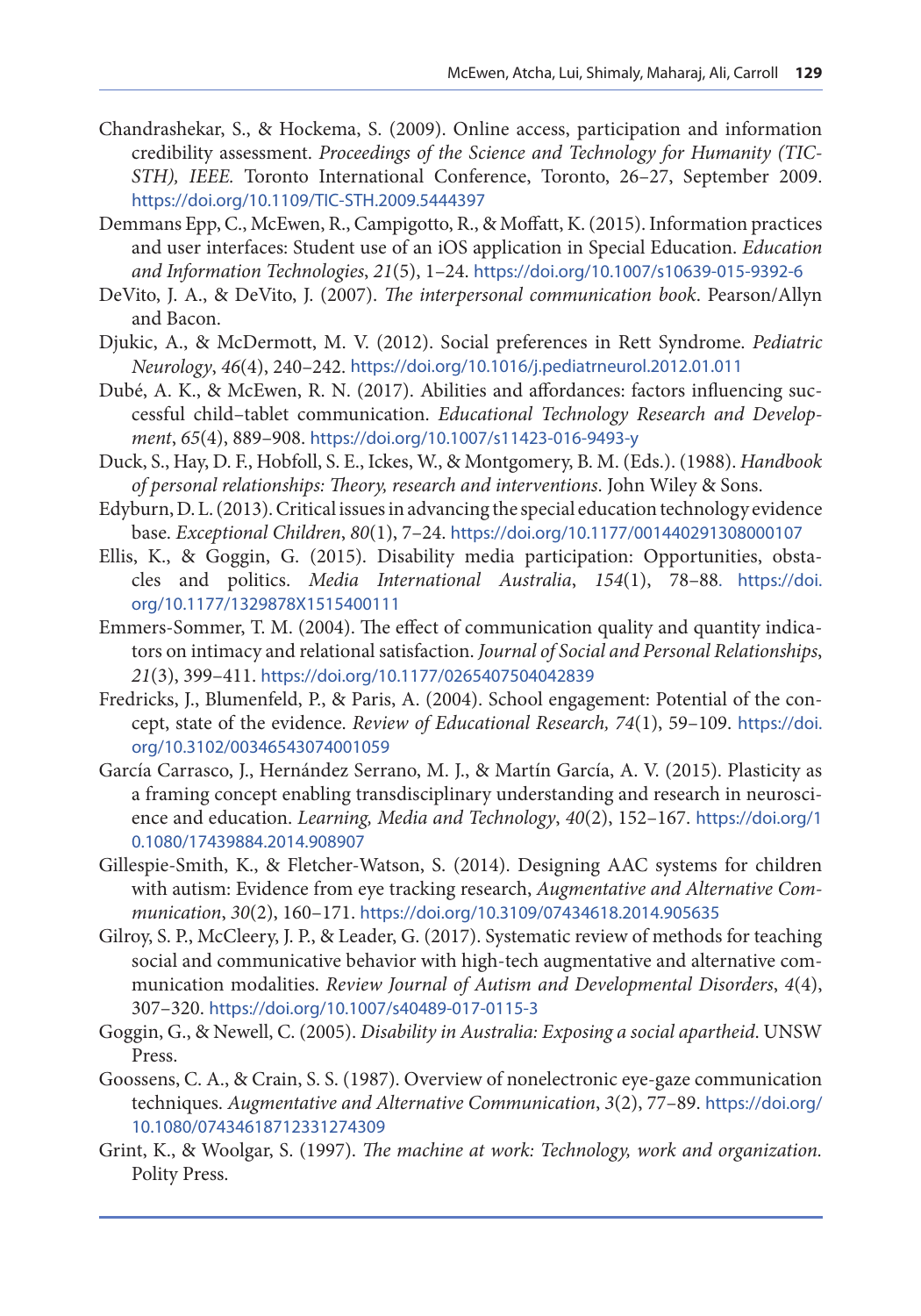- <span id="page-17-0"></span>Guzman, Andrea. (2018). What is human-machine communication, anyway? In A. Guzman (Ed.), *Human-Machine Communication: Rethinking Communication, Technology, and Ourselves* (pp. 1–28). Peter Lang. <https://doi.org/10.3726/b14399>
- Hobson, R. P., Ouston, J., & Lee, A. (1989). Naming emotion in faces and voices: Abilities and disabilities in autism and mental retardation. *British Journal of Developmental Psychology*, *7*(3), 237–250. <https://doi.org/10.1111/j.2044-835X.1989.tb00803.x>
- Hourcade, J. P., Bullock-Rest, N. E., and Hansen, T. E. (2012). Multitouch tablet applications and activities to enhance the social skills of children with autism spectrum disorders. *Personal and Ubiquitous Computing, 16*(2), 157–168. [https://doi.org/10.1007/s00779-](https://doi.org/10.1007/s00779-011-0383-3) [011-0383-3](https://doi.org/10.1007/s00779-011-0383-3)
- Iacono, T., Carter, M., & Hook, J. (1998). Identification of intentional communication in students with severe and multiple disabilities. *Augmentative and Alternative Communication*, *14*(2), 102–114. <https://doi.org/10.1044/aac10.2.7>
- Julien, H. M., Parker-McGowan, Q., Byiers, B. J., & Reichle, J. (2015). Adult interpretations of communicative behavior in learners with Rett syndrome. *Journal of Developmental and Physical Disabilities*, *27*(2), 167–182. <https://doi.org/10.1007/s10882-014-9407-z>
- Latour, B., & Woolgar, S. (1979). *Laboratory life: The social construction of scientific facts. Sage*.
- Light, J. (1997). "Let's go star fishing": Reflections on the contexts of language learning for children who use aided AAC. *Augmentative and Alternative Communication*, *13*(3), 158–171. <https://doi.org/10.1080/07434619712331277978>
- Luhmann, N. (1992). What is communication? *Communication Theory*, *2*(3), 251–259. <https://doi.org/10.1111/j.1468-2885.1992.tb00042.x>
- Mackenzie, C., & Stoljar, N. (2000). *Relational autonomy: Feminist perspectives on autonomy, agency, and the social self*. Oxford University Press.
- Mattews-Somerville, R. C., & Cress, C. J. (2005). Parent perceptions of communication behaviors at formally assessed stage transition in young children at risk for being non-speaking. *Communication Disorders Quarterly, 26*(3), 164–177. [https://doi.org/](https://doi.org/10.1177/2F15257401050260030501) [10.1177/2F15257401050260030501](https://doi.org/10.1177/2F15257401050260030501)
- McEwen, R. (2014). Mediating sociality: The use of iPod Touch™ devices in the classrooms of students with autism in Canada. *Information, Communication & Society*, *17*, 1264– 1279. <https://doi.org/10.1080/1369118X.2014.920041>
- McEwen, R., Zbitnew, A., & Chatsick, J. (2016). Through the lens of a tetrad: Visual storytelling on tablets. *Educational Technology & Society*, *19*(1), 100–112.
- Norris, S. (2004). *Analyzing multi-modal interaction: A methodological framework*. Routledge.
- Orlikowski, W. J. (2007). Sociomaterial practices: Exploring technology at work. *Organization Studies*, *28*(9), 1435–1448. <https://doi.org/10.1177/0170840607081138>
- Qiu, S., Anas, S. A., Osawa, H., Rauterberg, M., & Hu, J. (2016). E-gaze glasses: simulating natural gazes for blind people. In *Proceedings of the TEI'16: Tenth International Confer*ence on Tangible, Embedded, and Embodied Interaction, ACM, 563-569.
- Qiu, S., Han, T., Rauterberg, M., & Hu, J. (2018). Impact of simulated gaze gestures on social interaction for people with visual impairments. In *Transdisciplinary Engineering Methods for Social Innovation of Industry 4.0: Proceedings of the 25th ISPE Inc. International Conference on Transdisciplinary Engineering*, *7*(1), 249–258.